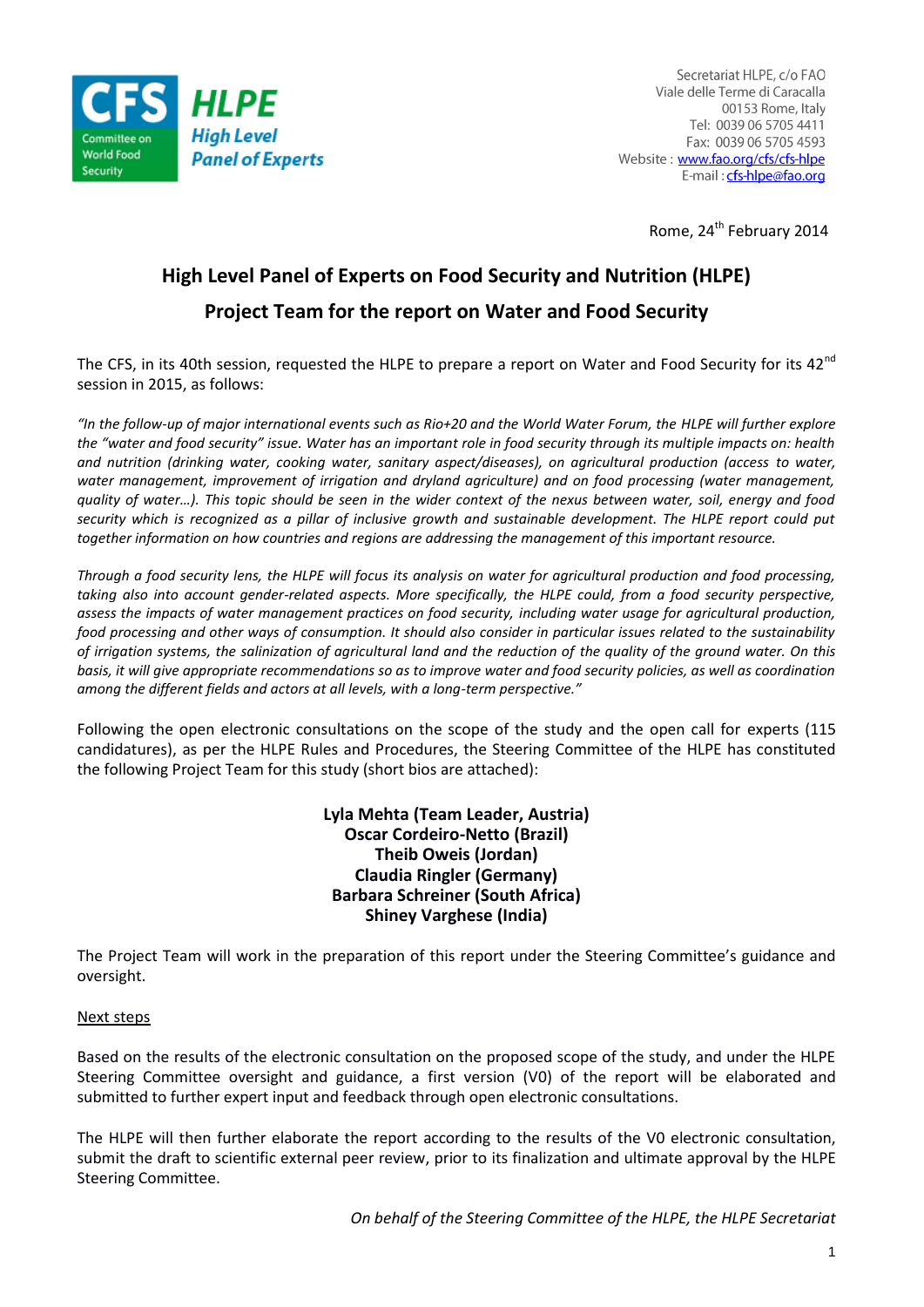

**High Level Panel of Experts on Food Security and Nutrition**

**Project Team on Water and Food Security**

# **Lyla Mehta (Project Team Leader)**



**Lyla Mehta** is a Research Fellow at the Institute of Development Studies and a Visiting Professor at Noragric, Norwegian University of Life Sciences. She trained as a sociologist (University of Vienna) and has a Ph.d. in Development Studies (University of Sussex). Her work focuses conceptually and empirically on the multifaceted nature of water and scarcity and how they are shaped by politics, culture, gender and power relations, rights and access. She has extensive field experience in India and different parts of sub Saharan Africa where she has examined water and sanitation dynamics as well as water management in a range of ecological contexts (dryland and irrigated agriculture, urban/peri-urban areas). Recently, she worked on linkages between land and water governance in the context of large scale land and other resource acquisitions, to inform relevant national and global debates and policy, with research focusing on the perspectives and experiences of poor and marginalized women. She has authored and co-authored numerous publications, including *The Politics and Poetics of Water* and *The Limits to Scarcity*.

### **Oscar Cordeiro-Netto**



**Oscar De Moraes Cordeiro-Netto** is Professor at University of Brasilia (UnB), Brazil, head of the Graduate Program on Environmental Technology and Water Resources. He has a BSc in Civil Engineering and a DEA and PhD in Environmental Science and Technology at ENPC (École Nationale des Ponts et Chaussées), Paris, France. He is also President of the Brazilian Water Master Plan Commission (CTPNRH) and member of Technical Committee of GWP – Global Water Partnership. He started his career in 1978 as an engineer in CAESB - The Sewage and Water Company of Brasilia. In 1982, he started working at the Brazilian Water and Electric Federal Agency. Between 1988 and 1994, in France, he worked on projects involving microeconomic analysis of benefits of dams, evaluation of environmental public policies and development of project evaluation methodology for dams. Once back in Brazil, in 1995, he started as a Senior Lecturer at the University of Brasilia in 1995 and since then he has taught graduate and undergraduate courses, directed students and led research projects. Between 2004 and 2008, he was Director of ANA – National Water Agency, the federal agency with the mandate to enforce the Brazilian Policy on Water Resources.

#### **Theib Oweis**



**Theib Y. Oweis** is currently the Director of the Integrated Water and Land Management Program at the International Center for Agricultural Research in the Dry Areas (ICARDA, a CGIAR center based in Amman, Jordan). He joined ICARDA in 1991 and worked in several capacities as scientist, principal scientist, team leader and manager. Earlier he worked with the University of Jordan in Amman, as an assistant professor in irrigation and drainage engineering and in the 70's worked for Dar Al Handash Consultants (Shaer and Partners) on spate irrigation in Yemen. He holds a MSc and PhD in Agricultural and Irrigation Engineering from Utah State University, Logan, Utah, USA in 1978-1983. Has over 40 years of experience in international research and education, development and human capacity building and in the management of water for agriculture especially in the dry environments. He built and managed a water and land program at ICARDA with over 50 projects implemented by research teams in over 35 developing countries in the dry area. He is author of over 200 refereed journal publications, books/book chapters and conference proceedings in the areas of improving agricultural water use efficiency, supplemental irrigation, water harvesting,

agricultural water productivity, deficit irrigation, salinity and the management of scarce water resources. He contributed to promoting at the global level of the concepts of water productivity and water savings practices in agriculture.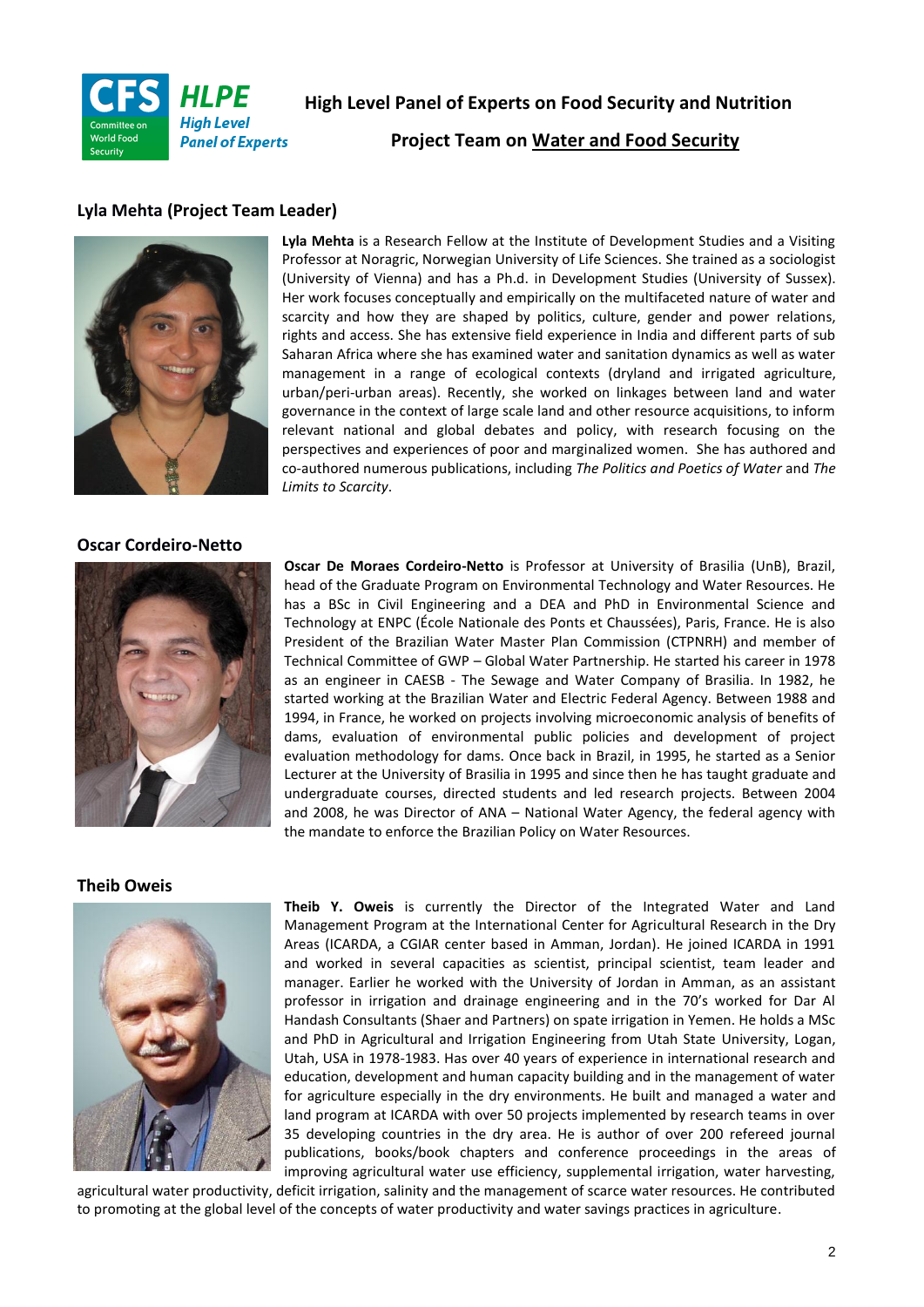# **Claudia Ringler**



**Claudia Ringler** is Deputy Division Director of the Environment and Production Technology Division at the International Food Policy Research Institute. She received a MA Degree in International Development Economics from Yale in the US and a PhD in Agricultural Economics from the Center for Development Research at University of Bonn, Germany. At IFPRI, Claudia co-leads the Institute's water research program and is also a theme leader of the Strategic Research Portfolio on Basins of the CGIAR Research Program on Water, Land and Ecosystems. She is currently also a member of the Scientific Steering Committee of the Global Water Systems Project and a member of the Global Water Partnership Water Security Taskforce. Claudia's research interests are water resources management  $-$  in particular, river basin management  $-$  and agricultural and natural resource policies for developing countries. Over the last several years she has also undertaken research on the impacts of climate change for developing country agriculture and on appropriate adaptation and mitigation options. She has more than 80 publications in the areas of water management, global food and water security, natural resource constraints to global food production, and the

synergies of climate change adaptation and mitigation.

### **Barbara Schreiner**



**Barbara Schreiner** is Executive Director of the Pegasys Institute, a not-for-profit think tank on water management and development in Africa. She has 20 years of experience in the water and environmental sector  $-$  experience that includes 12 years in the Department of Water Affairs and Forestry, South Africa, first as special advisor to Minister Kader Asmal, and finally as Deputy Director General: Policy and Regulation. She has a Masters in Environmental Science, awarded with distinction from Cape Town University. She is an experienced senior manager with considerable expertise in issues of implementation of policy, monitoring and evaluation, integrated water resources management, trans-boundary water management, and gender, poverty and development. She has written extensively on issues of water resources management in developing countries, and recently co-edited a book on Transforming Water

Management in South Africa – Designing and Implementing a New Policy Framework. She has worked in a number of SADC countries, on projects that span Africa and sub-Saharan Africa, with the SADC water sector, and in Asia. She was member of the international Global Water Partnership Steering Committee for several years and a Board member of the international CGIAR Water for Food Challenge Programme. She is currently on the Board of the International Water Management Institute, the Programme Oversight Panel of the Aquatic Agricultural Systems research programme of the CGIAR, and Chairperson of the Water Research Commission of South Africa.

#### **Shiney Varghese**



**Shiney Varghese** is a Senior Policy Analyst with the Minneapolis based Institute for Agriculture and Trade Policy. She works on global initiatives on water governance, focusing on the water and climate crises, their impact on food security of small holder producers, especially women, and possible local solutions that emphasize equity, environmental justice and sustainability. From 2001, Shiney has been leading IATP's work on right to water. She worked as co-chair of the Fresh water caucus at the UN Commission on Sustainable Development. She is particularly interested in looking at the intersection of climate, energy, water, and food crises; and analyses proposed solutions for their implications for right to water and right to food. Prior to this, she worked in India on social and environmental issues for more than a decade with indigenous groups, civil society organizations and international groups such as Oxfam. Shiney has presented and published extensively on right to water, agro-ecological indicators, gender issues, and on global water policy initiatives. She currently lives in Minneapolis, Minnesota.